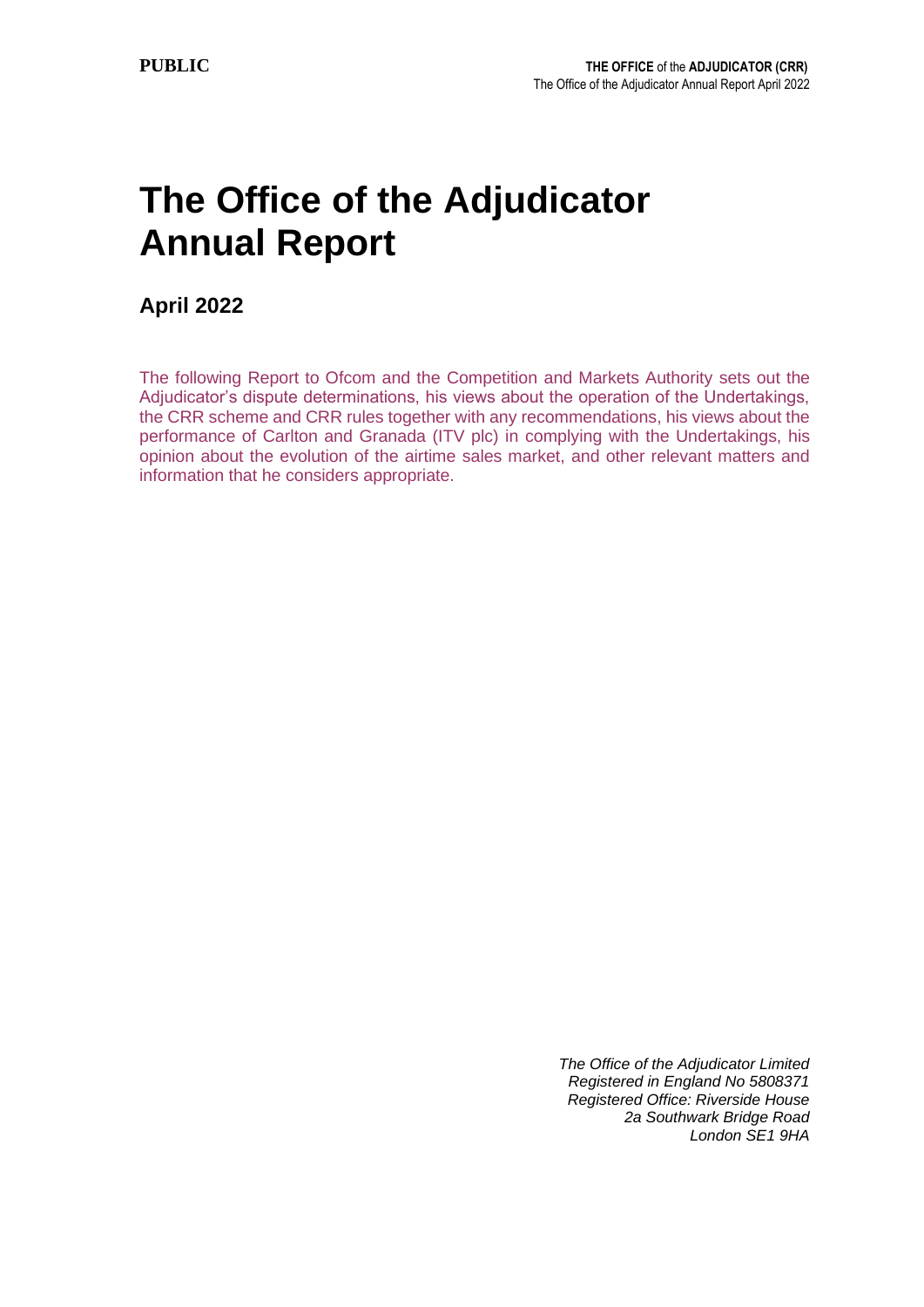# **Contents:**

# **Background**

- **1. Office of the Adjudicator**
- **2. Disputes and guidance**
- **3. Reporting on ITV's compliance**
- **4. Regulatory developments relating to the sale of TV advertising**
- **5. Stakeholders views of the operation of the Undertakings and the CRR scheme**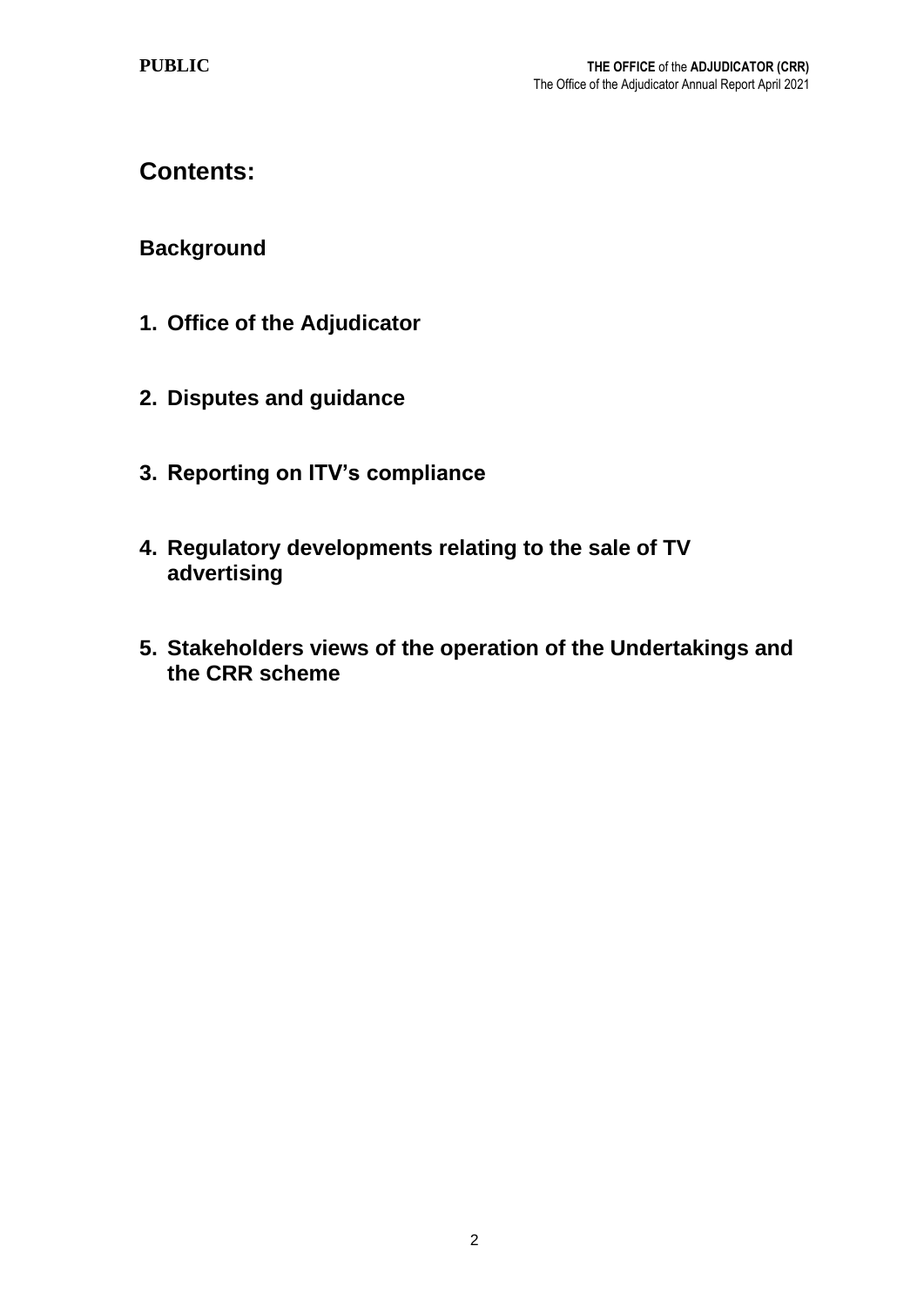## **Background**

In November 2003, Undertakings were accepted by the Secretary of State for Trade and Industry pursuant to the Fair Trading Act 1973, section 88(2), from the Channel 3 Broadcasters Carlton Communications Plc ("Carlton") and Granada Plc ("Granada"), as required of them by the Secretary of State as a condition of approval of the agreed merger of those Broadcasters to form ITV plc ("ITV"). These Undertakings required the appointment of an Adjudicator to adjudicate on any dispute between ITV and advertisers/media agencies that arise out of the interpretation or exercise of the rights or obligations set out under the Contracts Rights Renewal ("CRR") remedy.

Paragraph 22 of the Contracts Rights Renewal Adjudication Scheme ("the CRRA Scheme") provides that every 3 months (or as otherwise agreed with Ofcom) the Adjudicator shall make a written Periodic Report to Ofcom and the Office of Fair Trading ("OFT"), which subsequently merged with the Competition Commission ("CC") to become the Competition and Markets Authority ("CMA"). **This is the Annual Report for the fiscal period up to the end of March 2022.** The Annual Report and the Report published in October each year are made available to the public.

Pursuant to paragraph 22 of the CRRA Scheme, this report sets out:

- the Adjudicator's determinations in relation to disputes;
- the Adjudicator's views about the performance of ITV in complying with the Undertakings (in relation to CRR);
- the Adjudicator's views about the operation of the Undertakings (in relation to CRR), the CRRA scheme and the CRRA rules together with any recommendations;
- other relevant matters and information that the Adjudicator considers it appropriate to include.

In addition, it has been agreed with Ofcom that these Reports will also contain information on the use of the Adjudicator's budget to date. This information will not be placed in the public domain.

*All confidential information contained within this Report is redacted from the public version.*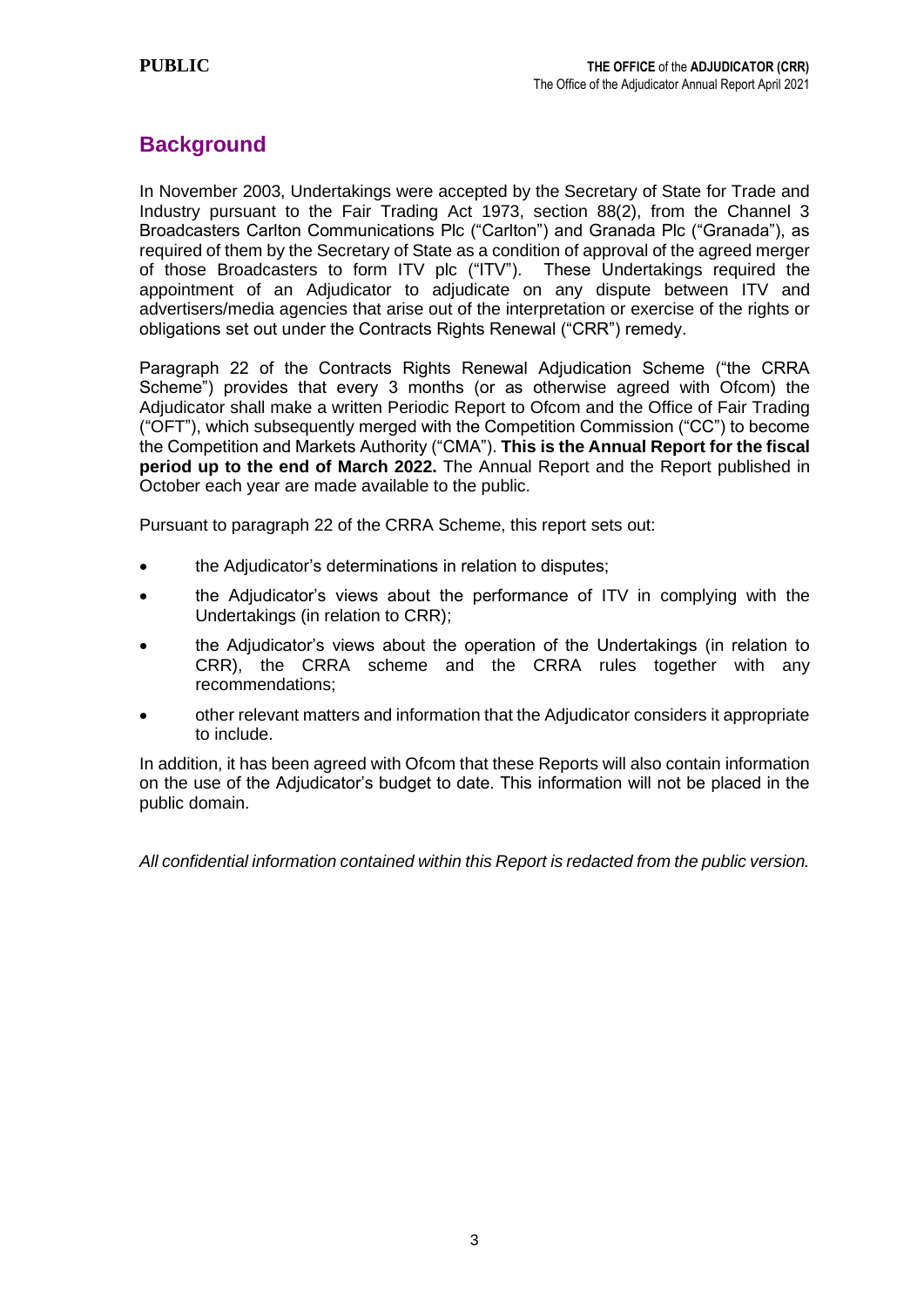# **1.0 Office of the Adjudicator**

## **1.1 Core operating functions**

## **1.1.1 The Adjudicator**

In May 2006 Robert Ditcham was appointed as the Adjudicator.

## **1.1.2 The Office of the Adjudicator's staff**

Richard Baker joined in December 2006 as deputy Adjudicator. In addition, the Office of the Adjudicator ("Office") has an executive assistant, Claire Gilmour. Julian Gregory, a barrister at Monckton Chambers specialising in competition law, continues as consultant legal advisor.

### **1.1.3 Maintaining a secure office environment and procedures**

#### **1.1.3.1 Background**

Given the confidential nature of the information that the Office handles, security is a high priority. Access to Ofcom's offices at Riverside House can be gained only with the use of security cards. Furthermore, the Adjudicator has put in place additional procedures to ensure that the confidential information is fully protected.

## **1.1.4 Access to appropriate information systems**

The Office has online access to all of the industry data it requires. In addition, the Office has developed its own systems and processes for analysing key information.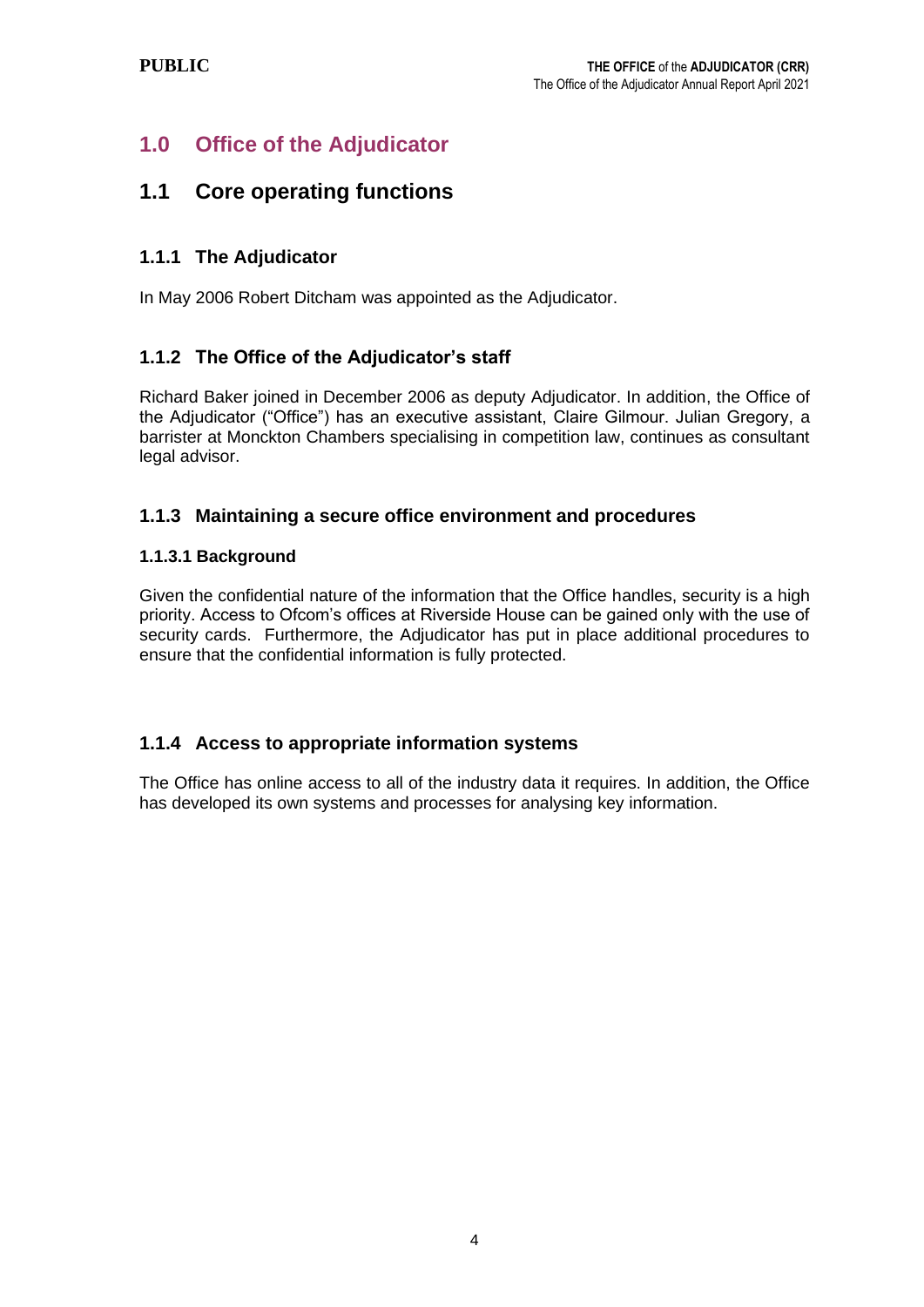### **1.1.5 Financial procedures**

These are set in accordance with Annex 3 of the Undertakings. Ofcom has set a budget for the total costs of the Adjudicator and his Office for each year in advance, after having consulted with ITV. Ofcom make payments in the first instance, but it invoices ITV on a quarterly basis for the actual costs incurred up to the maximum of the relevant budget.

#### **1.1.6 The Office of the Adjudicator website**

The Office's website is at www.adjudicator-crr.org.uk and houses all documentation relating to the Undertakings and the Office, including;

- the Undertakings;
- a 'technical guide to the CRR remedy';
- the process for disputes including any documentation needed to submit a dispute;
- the Adjudicator's Periodic Reports;
- updated guidance enquiries; and
- other news.

### **1.2 Core process**

#### **1.2.1 Procedure for submitting disputes**

The procedure for disputes is set out in the CRR Rules (Annex 3 of the Undertakings). For the purposes of clarification, the "Process for disputes" section on the Adjudicator's website explains key aspects of the procedure, such as the distinction between a dispute and a complaint, the importance of making a case clearly, and the need to include evidence and relevant documentation in the Notice of Adjudication (dispute form) ("NoA"). Prior to submitting a formal dispute, the Adjudicator recommends that potential complainants read this guidance as it will help them in formulating their case.

When a party wishes to submit a dispute, a NoA has to be completed. The NoA is a standardised form designed to minimise the administrative burden on all parties. It asks for details of the key facts and supporting evidence relating to the case. The submitted form should include a brief summary of the dispute, the number of discussions between both parties in relation to the dispute, details of the areas of change in the offer and the aspect of the offer to which the advertiser or media buyer objects along with the nature of the redress which is sought. ITV must also be sent a copy of this NoA. If the Adjudicator decides to act on the dispute, ITV must send a Notice of Reply setting out its response to the NoA.

The Office took the decision that it would give a detailed explanation for its decisions. Any confidential information provided by either party in support of its case is redacted in the explanation. The Office takes decisions on disputes based on evidence supplied by the parties supplemented by other information to which the Office has access. Decisions may take into account, in particular, historical data, prevailing market conditions, the current contract between the parties and other contracts in the market. The decision by the Office is final and binding on ITV.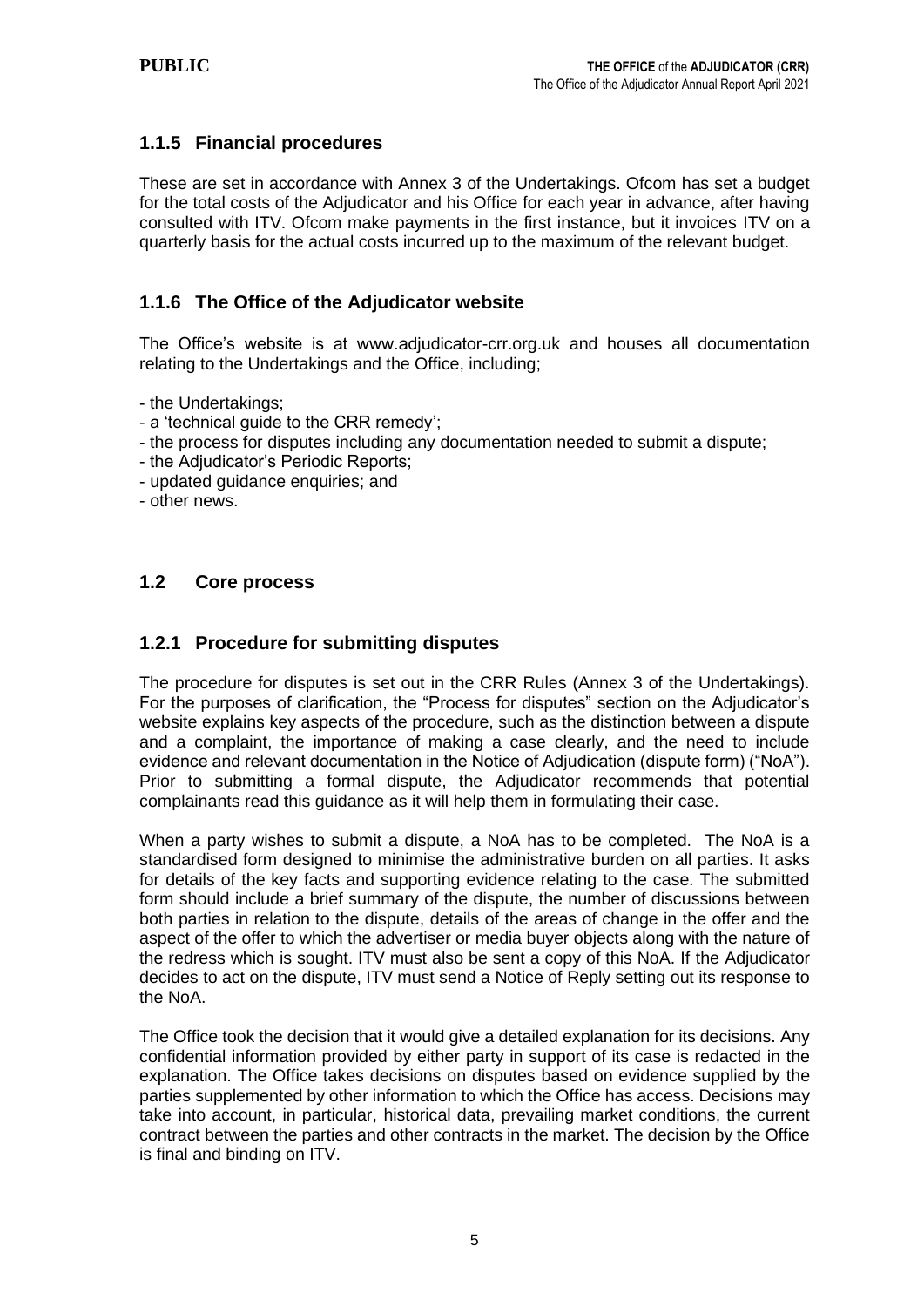## **1.2.2 Confidentiality process**

Confidentiality is of paramount importance to the operation of the Office. Confidentiality is maintained through the general office procedures set out at section 1.1.3 above and the way in which the Adjudicator deals with disputes. A limited number of people are involved in the dispute process. Confidentiality clauses are inserted on all documentation sent out to external parties involved in the dispute.

### **1.2.3 Maintaining information flows with ITV (Memorandum of Understanding)**

In August 2004, the Office formalised a Memorandum of Understanding ("MoU") with ITV. This standardised a process for the provision to the Office of certain general information and documents, i.e. information and documents that do not relate to specific disputes.

In November 2012, the Office, ITV and Ofcom agreed a new MoU. The new MoU was created to update and refresh the original MoU, and to reflect revisions to the Undertakings.

The new MoU, like the original, facilitates the effective processing of information requests made by the Adjudicator, under paragraph 21 of the Scheme, ensuring that there is full and timely compliance by the provision of up-to-date information within a specified deadline, without over-burdening ITV. The MoU covers the provision of a number of different categories of information and documents, including in particular the following:

- copies of final sales contracts 2021/22;
- reports on the trading balance by ITV region; and
- reports on the treatment of all bookings made after the ABD (advance booking deadline).

The MoU also provides for regular status meetings between the Office and ITV, in which both parties are able to discuss any concerns that they might have in relation to the operation of the Undertakings. This includes a monthly meeting between the Office and ITV; and the opportunity to hold meetings between a member of the Office and ITV's sales operation controller and sales operation planning controller to discuss any issues arising from ITV's trading balance figures; and a quarterly meeting between the Adjudicator and the Managing Director of ITV Commercial.

#### **1.2.4 Interim reports process**

The Undertakings state that the Adjudicator shall bring to the attention of Ofcom and the OFT - now the Competition and Markets Authority ("CMA") - any matter that gives rise to a reasonable suspicion on his part that ITV is not complying with the Undertakings. If such a matter arises the Adjudicator can submit a 'Process and Interim' report to Ofcom and the CMA.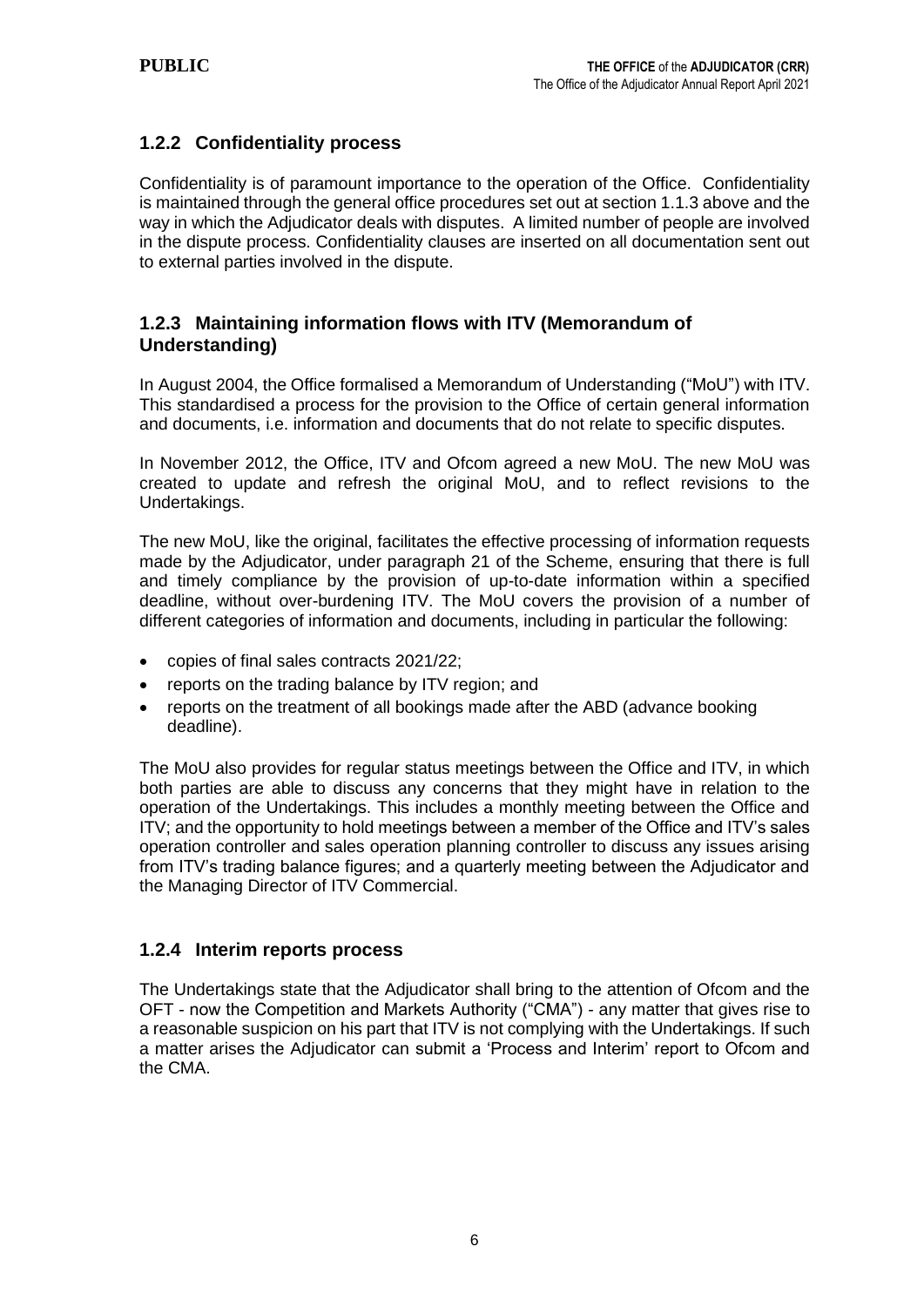#### **1.3 Relationships with key stakeholders**

Since the last Annual Report of April 2021, the Adjudicator has maintained a dialogue with industry participants as well as contact with ITV in a much more 'virtual' manner due to changed working practices resulting from the impact of coronavirus. The purpose of these contacts is to allow the Adjudicator to seek views on the workings of the Undertakings and on the operation of the television marketplace more generally. It is important for the Adjudicator to seek a broad range of opinions to understand fully the state of the market. The Adjudicator appreciates the time that these organisations provide the Office.

The Adjudicator has written to media representatives at the IPA and ISBA, the two main industry trade bodies, to seek their views of the operation of the CRR remedy. Comments from these bodies can be found in Section 5 of this Report.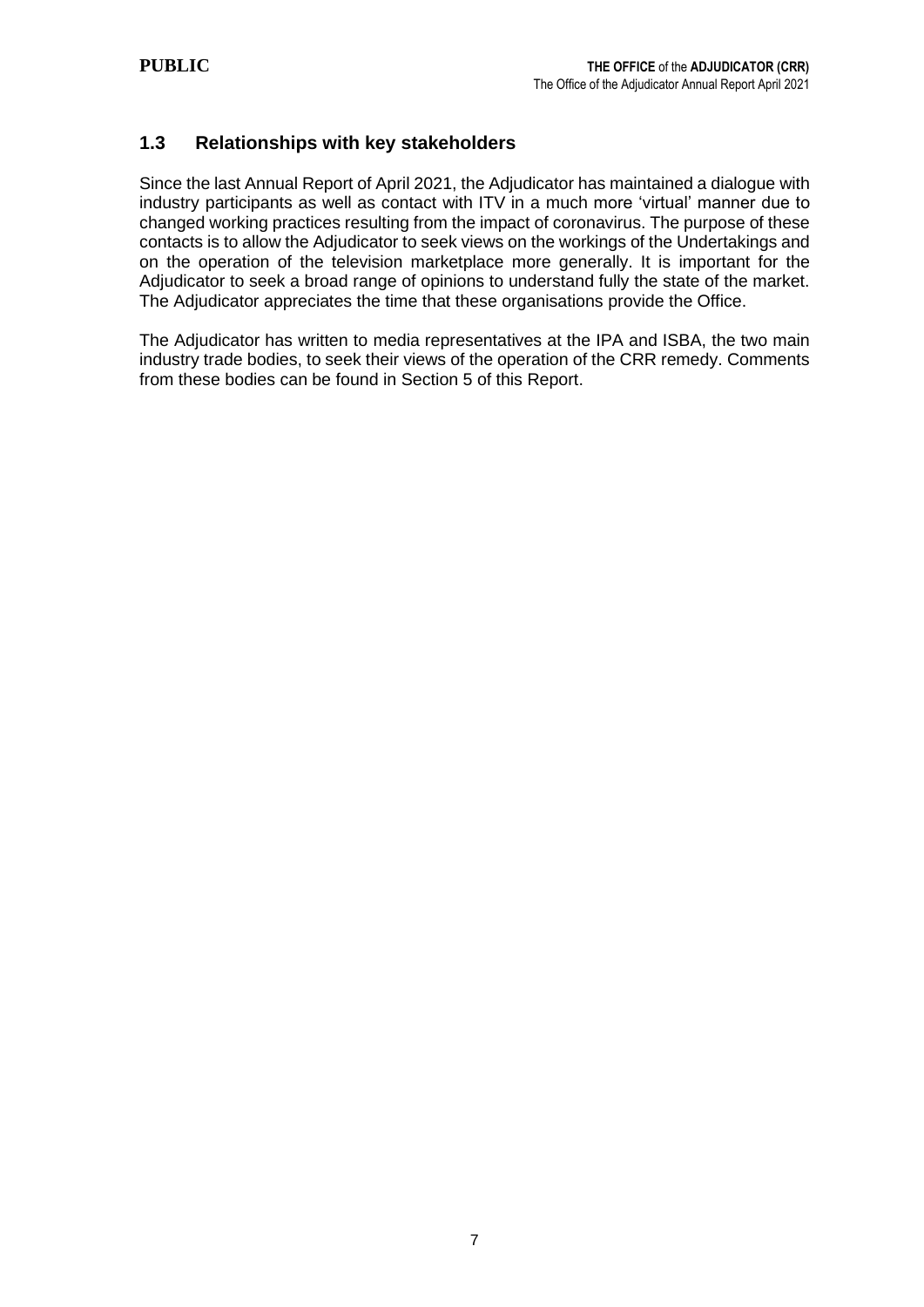## **2.0 Disputes and guidance**

#### **2.1 Disputes**

Since the last Annual Report in April 2021, the Office has received no Notices of Adjudication.

#### **2.2 Informal guidance**

The Office has received three guidance enquiries from advertisers/media agencies since the last Annual Report in April 2021. This compares with six enquiries during the previous corresponding period.

Disputes and guidance requests are, and always have been, *ad hoc* in their nature, timing and source. Various factors will affect the numbers of guidance enquiries that are brought in a period, due to the individual circumstance of each negotiation and the prevailing market dynamics at that time.

The low level of guidance enquiries reflects the good general awareness of ITV and Media agencies/advertisers of their obligations and rights within the Undertakings. Greater numbers of guidance enquiries have occurred historically during periods of changing market dynamics either specific to ITV (e.g. when changes are made to ITV's terms and conditions or sales policy), or during periods of wider market disruption or change.

When relevant the Office will from time to time post general guidance on to the Adjudicator website: <http://www.adjudicator-crr.org.uk/enquiries.htm>. Since the last Annual Report in April 2021 the Adjudicator has published guidance in relation to lapsed advertisers (see section 3.4 below).

In responding to guidance enquiries, the Office cannot advise on individual contracts and negotiations. Nonetheless, where an enquiry falls within the remit of the Office, it is able to provide guidance by directing the parties to the relevant sections of the Undertakings and the technical guide. Any guidance provided is without prejudice to the view that may be taken by the Adjudicator if and when the issue is brought as a formal dispute, when further information relating to the issue may be available and may need to be taken into account (for example, details of historical precedents showing how the parties have dealt with similar issues in the past). The Office has adopted the practice of confirming any guidance in writing where appropriate.

As part of the new MoU, and in the interests of transparency, the Office has agreed to provide anonymised copies of individual guidance to ITV. This ensures that, in the event of a dispute, all parties (including ITV) are aware of any advice previously given by the Office on the issue in question. In order to protect the identity of the enquiring party, these copies are appropriately redacted and are provided at any time up to six months after the initial enquiry.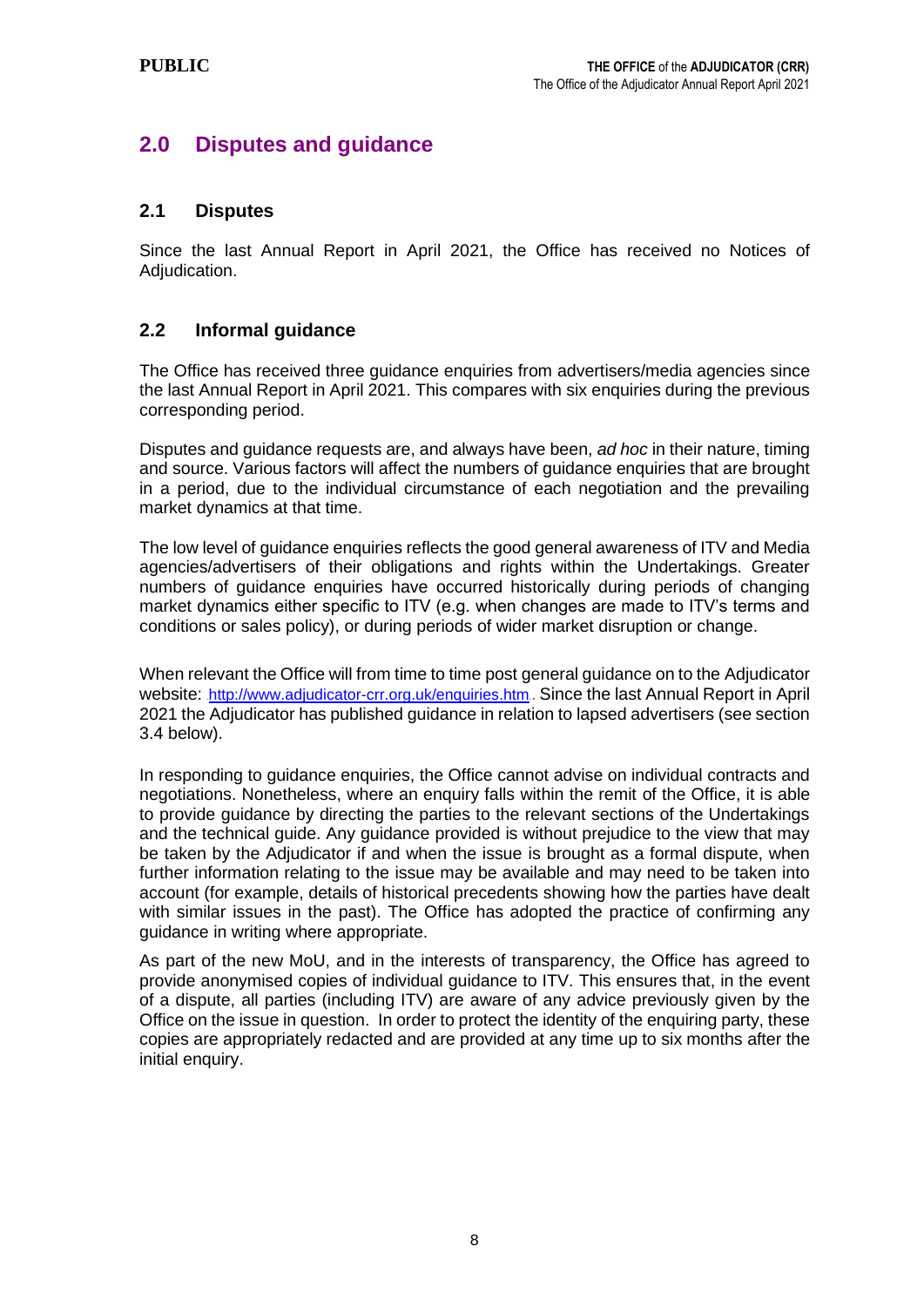# **3.0 Reporting on ITV's compliance**

#### **3.1 General considerations**

Since the April 2021 Annual Report, ITV has continued to cooperate within the rules of the Undertakings.

#### **3.2 Contracts**

The Adjudicator is pleased to report that the provision of contractual information to the Office from ITV has been efficient and satisfactory during this period.

#### **3.3 CRR Offers**

Under section 6 of The Undertakings, ITV is obliged to send CRR offers to those media buyers and advertisers who contract on an annual calendar year basis by 1 November each year. The Adjudicator has received confirmation from ITV that CRR offers for annual 2022 contracts were sent.

### **3.4 ITV amends its process of communication with Lapsed Advertisers**

Under Clause 6 of the Undertakings ITV is required, at least two months before the expiry of every Protected Contract, to offer the holder of that contract the option of rolling that contract forwards and contracting on the same terms (including duration) for the following period, with any change to the Share of Broadcast calculated in accordance with Clauses 7-9 of the Undertakings and as detailed in Annex 1. Each such offer remains open until accepted or a new agreement for the sale of Commercial Airtime with ITV1 enters into force.

Historically, ITV has made such offers annually to all advertisers and media buyers who hold Protected Contracts, irrespective of whether that advertiser or media buyer has advertised within that year or not. For lapsed advertisers, i.e. those that have not advertised on ITV1 in the previous year or more, this practice (whilst complimentary and comprehensive) was strictly unnecessary as the offers that these lapsed advertisers had received in previous years to roll forward their Protected Contract remained open until either accepted or a new agreement came into force.

For efficiency, and having been granted prior approval for this change by the CMA (Competition and Markets Authority), ITV will no longer send annual (in effect reminder) offers to lapsed advertisers. ITV has communicated this to all affected lapsed advertisers via the letter linked here. [insert link to ITV letter]

If or when a lapsed advertiser wishes to return to advertising on ITV1, they would have the option of either returning to their previous Protected Contract (with any adjustment made to the Share of Broadcast resulting from the ARM calculation) or alternatively they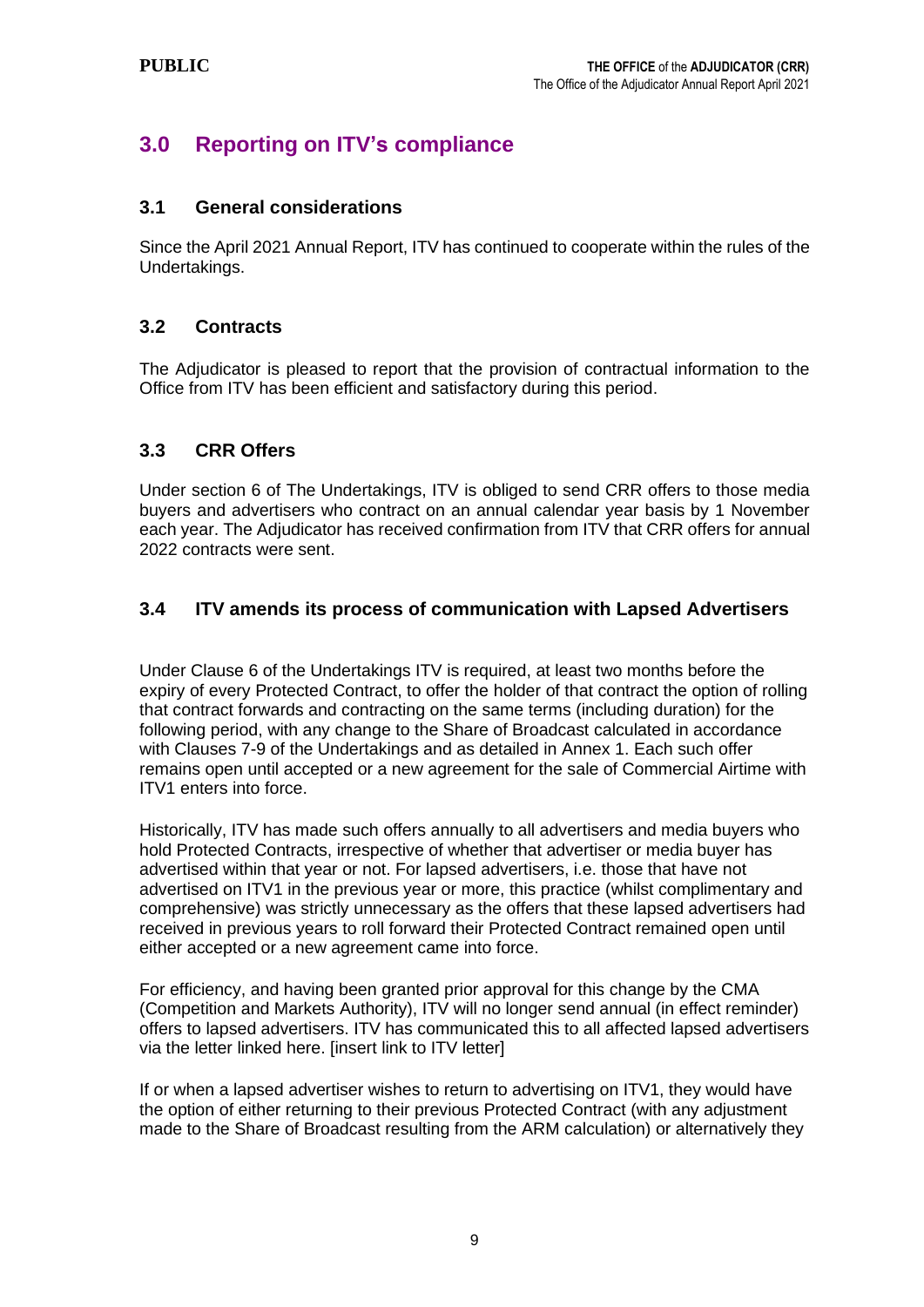could seek to negotiate a new contract. In either event they would retain all applicable rights contained within the Undertakings.

The Adjudicator published guidance in relation to this change on the Adjudicator website: <http://www.adjudicator-crr.org.uk/enquiries.htm>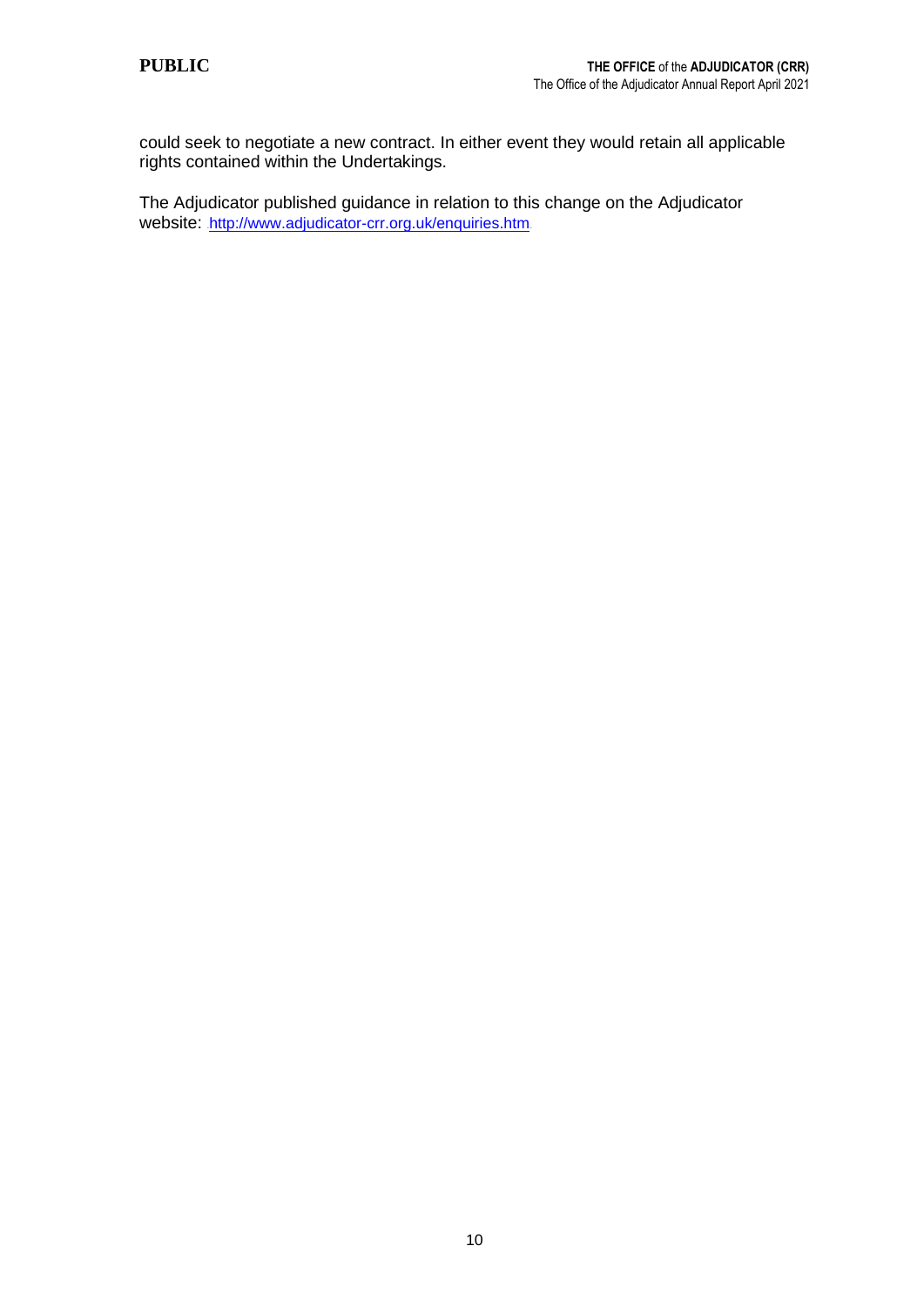## **4.0 Regulatory developments relating to the sale of TV advertising**

#### **4.1 Government consultation on HFSS advertising on TV - Update**

As noted in previous reports, since March 2019, when it published a consultation document titled *"Introducing further advertising restrictions on TV and online for products high in fat, sugar and salt (HFSS)"*, the Government has been consulting on the widening of advertising restrictions both on TV and online. The initial March 2019 consultation document was followed in July 2020 with the release of a policy paper '*Tackling obesity: empowering adults and children to live healthier lives*.'.

On 24 June 2021, in announcing their final policy decisions in response to the consultation evidence and responses, the Government stated:

#### "*The final policy*

*Following careful consideration of the evidence submitted and comments made by stakeholders during the consultation exercise, we have reached the following final policy decisions that will apply UK wide. Following this, government has decided that implementing further HFSS advertising restrictions on TV and online represents the best intervention to meet the objective of reducing children's exposure to HFSS advertising. This follows consideration of a range of alternatives, including enhanced industry-led measures. The policy that will apply UK wide, is as follows:*

- *introduce, simultaneously at the end of 2022, a 9pm TV watershed for HFSS products and a restriction of paid-for HFSS advertising online*
- *all on-demand programme services (ODPS) under the jurisdiction of the UK, and therefore regulated by Ofcom, will be included in the TV watershed for HFSS advertising*
- *non-UK regulated ODPS will be included in the restriction of paidfor HFSS advertising online because they are outside UK jurisdiction."*

The policy provides for certain exemptions and expects a co-regulatory enforcement structure with Ofcom to be appointed the statutory regulator with the ASA expected to fulfil the day-to-day regulatory function.

Full details of the decision, breakdowns of consultation responses, descriptions of products in scope, implementation etc. can be found at,

[https://www.gov.uk/government/consultations/further-advertising-restrictions-for](https://www.gov.uk/government/consultations/further-advertising-restrictions-for-products-high-in-fat-salt-and-sugar/outcome/introducing-further-advertising-restrictions-on-tv-and-online-for-products-high-in-fat-salt-and-sugar-government-response#outcome-and-next-steps)[products-high-in-fat-salt-and-sugar/outcome/introducing-further-advertising-restrictions](https://www.gov.uk/government/consultations/further-advertising-restrictions-for-products-high-in-fat-salt-and-sugar/outcome/introducing-further-advertising-restrictions-on-tv-and-online-for-products-high-in-fat-salt-and-sugar-government-response#outcome-and-next-steps)[on-tv-and-online-for-products-high-in-fat-salt-and-sugar-government-response#outcome](https://www.gov.uk/government/consultations/further-advertising-restrictions-for-products-high-in-fat-salt-and-sugar/outcome/introducing-further-advertising-restrictions-on-tv-and-online-for-products-high-in-fat-salt-and-sugar-government-response#outcome-and-next-steps)[and-next-steps](https://www.gov.uk/government/consultations/further-advertising-restrictions-for-products-high-in-fat-salt-and-sugar/outcome/introducing-further-advertising-restrictions-on-tv-and-online-for-products-high-in-fat-salt-and-sugar-government-response#outcome-and-next-steps)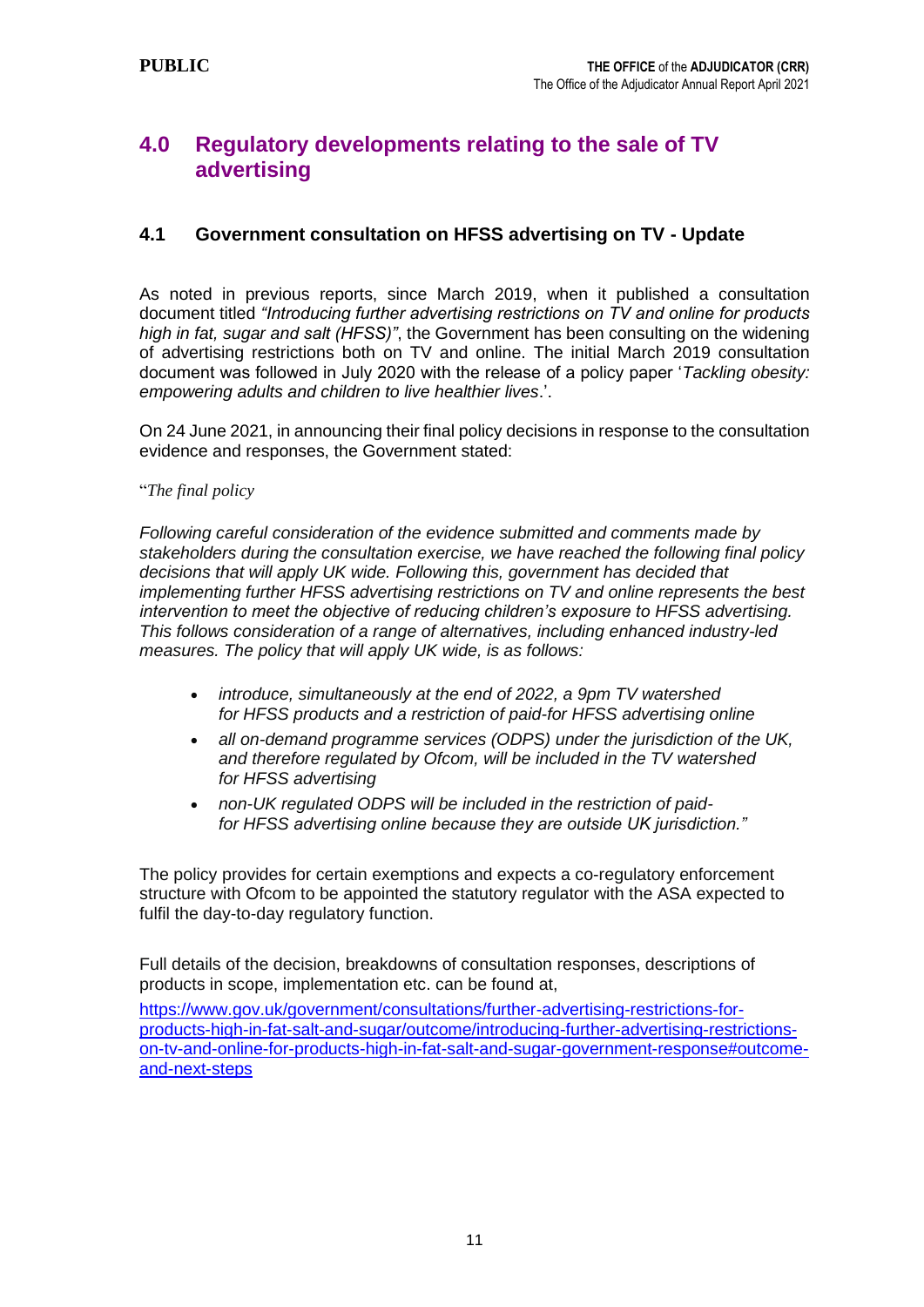#### STOP PRESS

\*\*\*\*DHSS Press release 14 May\*\*\*\*

Government delays restrictions on multibuy deals and advertising on TV and online

The restrictions banning HFSS adverts on TV before 9pm and paid-for adverts online will be paused for a year, meaning they come into force January 2024. This is due to a delay to the Health and Care Bill receiving Royal Assent, as well as a growing recognition that the industry needs more time to prepare.

A consultation on TV and paid-for adverts online will be launched in the coming weeks.

Public Health Minister Maggie Throup said:

"We're committed to doing everything we can to help people live healthier lives. Pausing restrictions on deals like buy one get one free will allow us to understand its impact on consumers in light of an unprecedented global economic situation."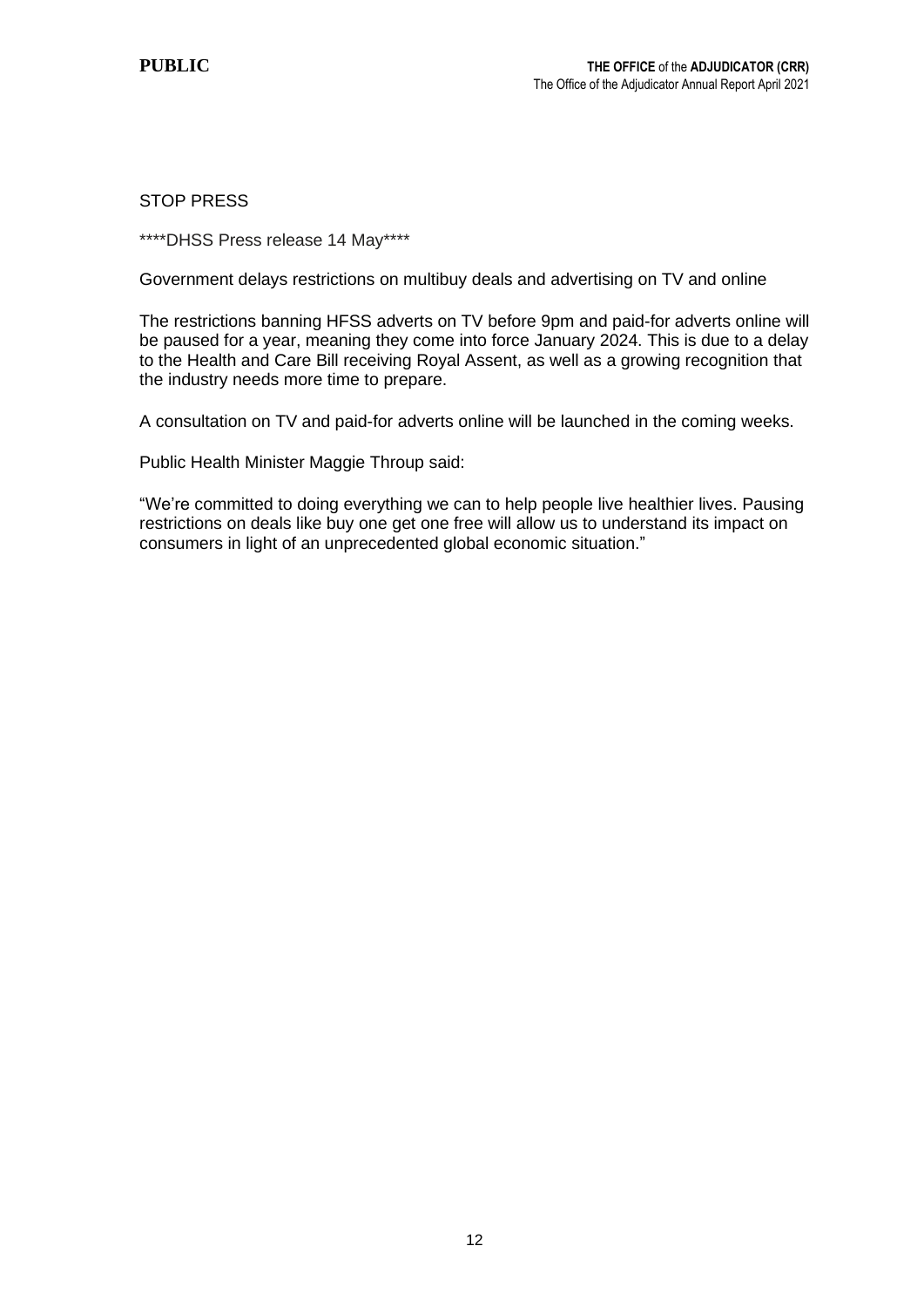## **5.0 Stakeholders views of the operation of the Undertakings and the CRR scheme**

### **5.1 Stakeholder feedback**

In section 5.2 of this Report, ISBA and the IPA set out their opinions of the workings of the Undertakings.

#### **5.2**

*This section details the verbatim replies received by the office of the adjudicator, following his request to the stakeholders for their views of the operation of the Undertakings and the CRR scheme. The views contained within each stakeholder response are the views of that stakeholder. They should not in any way be construed as the views or the opinions of the adjudicator.*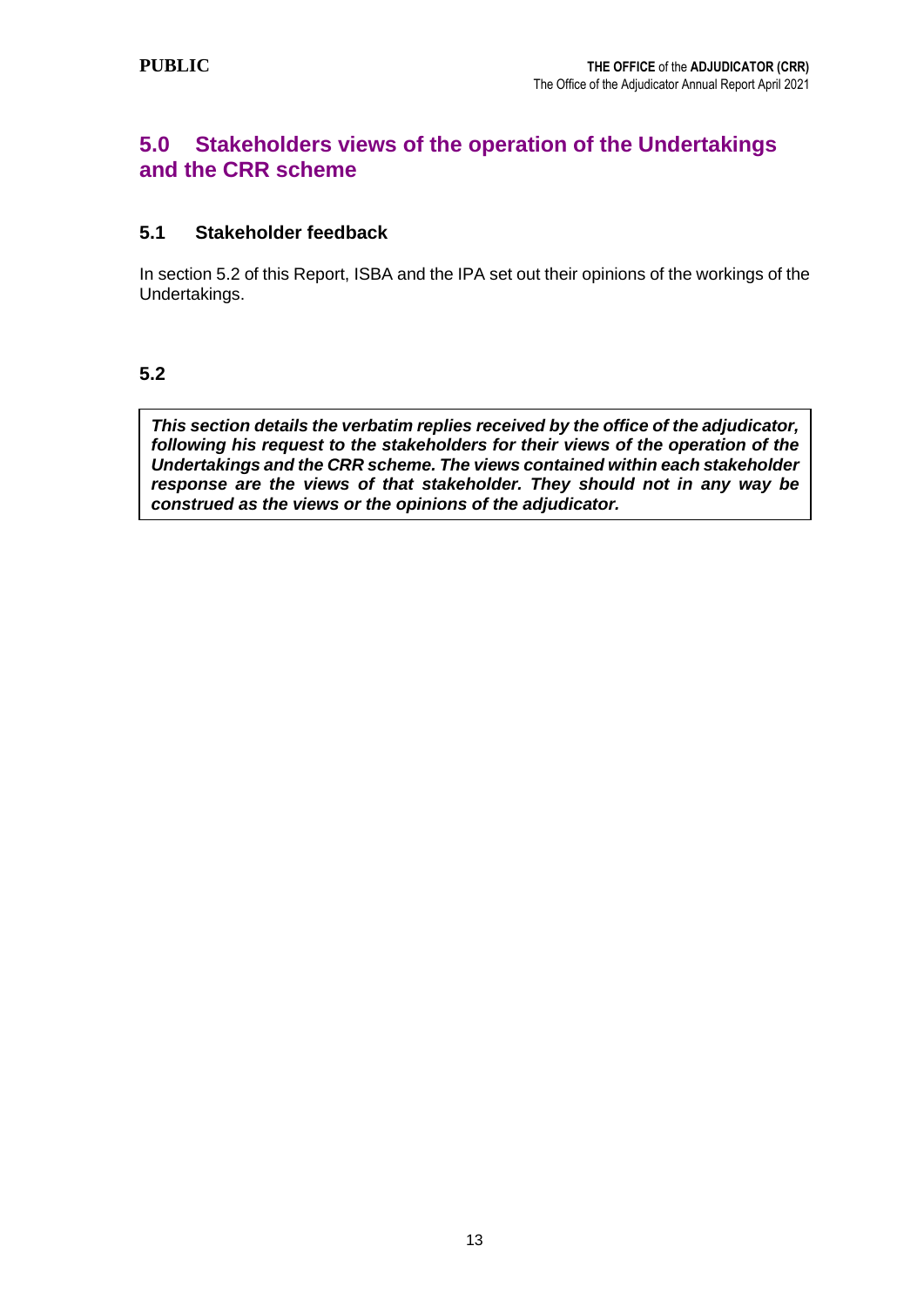#### **5.2.1 ISBAs view of the operation of the Undertakings and the CRR Scheme**



**ONE VOICE** 

28<sup>th</sup> March 2022

Robert Ditcham **Adjudicator CRR** The Office of the Adjudicator (CRR) Riverside House 2a Southwark Bridge Road London SE1 9HA

Dear Robert,

Thank you for your letter requesting our comments for your periodic report to Ofcom.

Given our necessary ignorance of any confidential details which might have come before you, and consistent with our previous submissions, we have no specific issues to raise at this point.

ISBA remains engaged with key brand stakeholders. Follow the launch of the Enders/ ISBA Report: TV Advertising: Evolving the Model, in April 2021, we will continue to assess how advanced TV developments and changing viewing habits effect the TV trading landscape. As business models evolve and consumers' viewing changes, the TV trading model needs to evolve accordingly.

ISBA believes that, although the market has changed hugely since 2003, the mechanism should remain, to protect advertisers from the pricing strength of ITV.

Please do not hesitate to let me know if you require further any comment or input.

Yours sincerely,

**Bobi Carley Head of Media**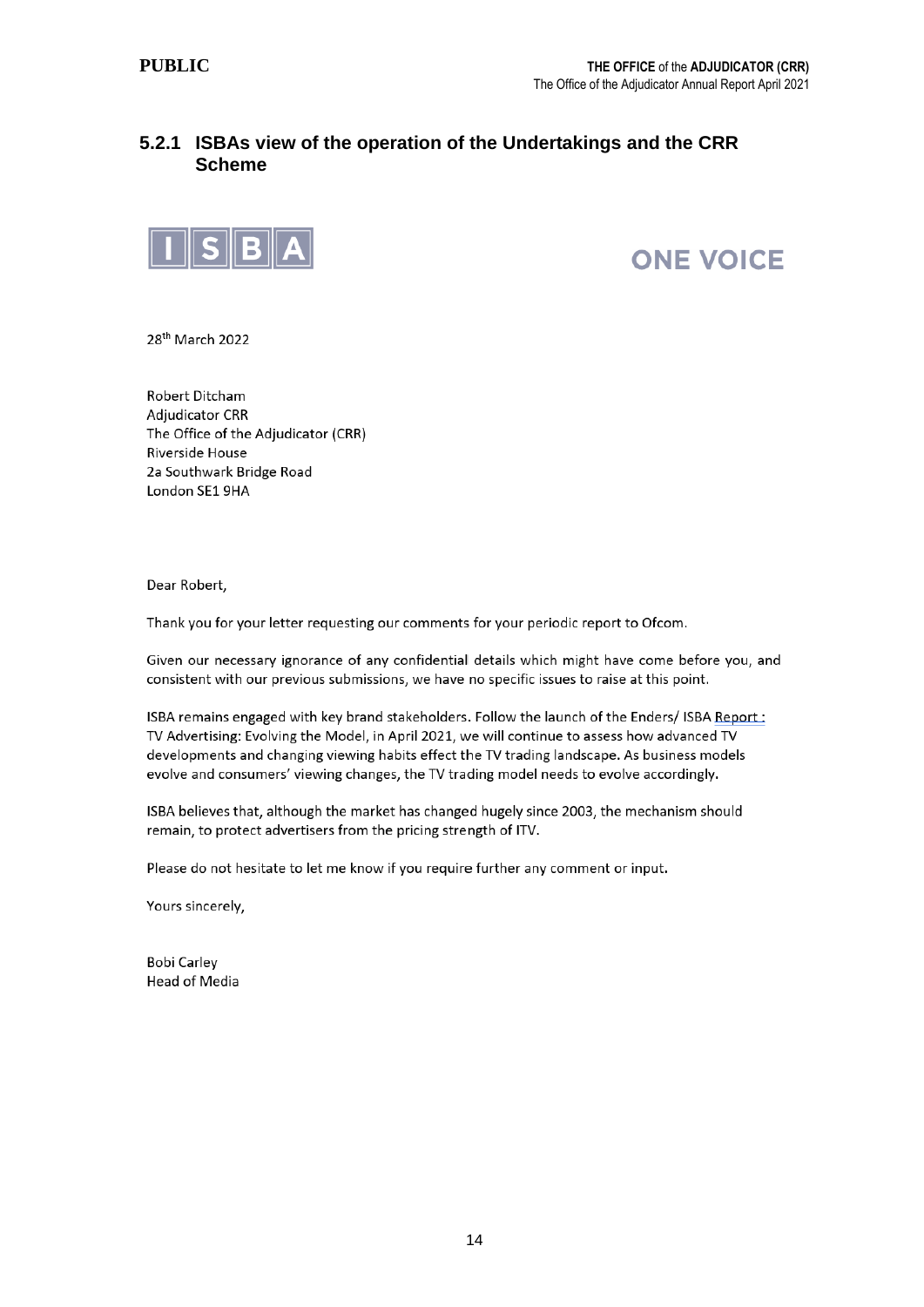#### **5.2.2 IPAs view of the operation of the Undertakings and the CRR scheme**

**Institute of** Practitioners in Advertising

44 Belgrave Square London<br>SW1X 8OS www.ipa.co.uk

 $T: +44(0)$  207 235 7020 **DL:** +44 (0)20 7201 8250<br>**E:** nigel@ipa.co.uk

**Facebook** www.facebook.com/theIPA **Twitter** @The\_IPA

**Robert Ditcham** 

Ofcom **Riverside House** 2a Southwark Bridge Road London SE<sub>1</sub> 9HA



13 April 2022

**Dear Robert** 

#### Adjudicator's Report: October 2020 - March 2021

As requested, this letter draws together the views of a cross-section of IPA media agencies on the operation of the ITV Undertakings, the CRR mechanism and the Adjudicator's Office for the period from October 2020 to March 2021

The pattern of this letter follows that of recent submissions, which differ somewhat from that of the IPA's periodic reports submitted since the Office of the Adjudicator was set up in 2003/2004.

#### 1. Operation of the Undertakings

With well over a decade of operation, all parties are well versed in the above provisions.

#### 2. How has CRR operated?

Our members indicate ITV remains a satisfactory operator within the market and context of TV trading deals.

#### 3. Office of the Adjudicator

The Adjudicator and his Office fulfil their functions extremely efficiently and promptly.

In terms of protecting advertisers from potentially unfair or discriminatory practices in the selling of television airtime, then CRR has operated successfully since its inception. Anecdotally, we believe there are very few referrals to the Office of the Adjudicator which would also indicate that as a remedy it has worked well.